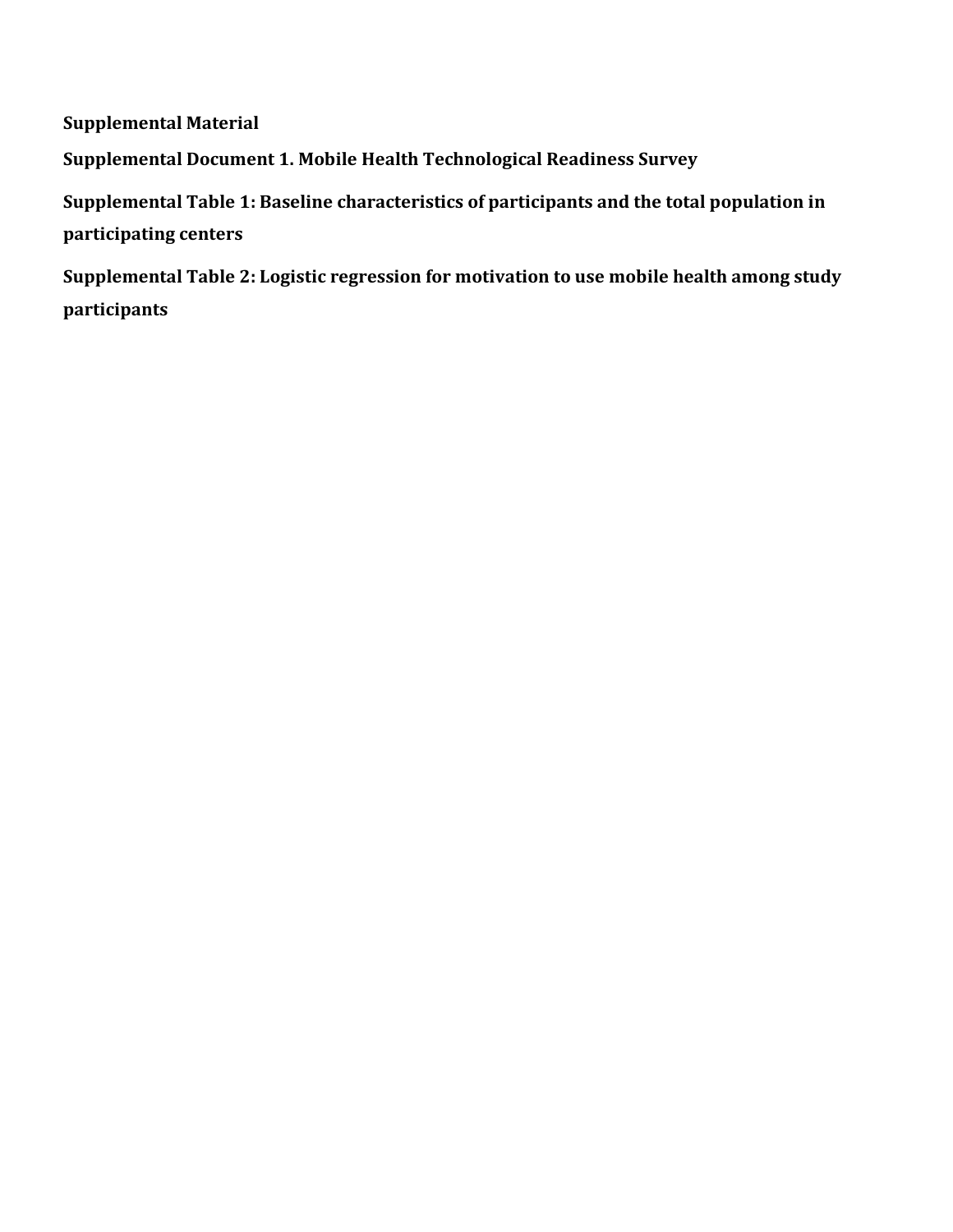## **Supplemental Document 1. Mobile Health Technological Readiness Survey**

## **Part One: Demographic Information**

|    | 1. How old are you? $\Box$ under 45 $\Box$ 45-60 years                                          |                                     |                           | $\Box$ 61-70 years              | $\Box$ over 70    |
|----|-------------------------------------------------------------------------------------------------|-------------------------------------|---------------------------|---------------------------------|-------------------|
|    | 2. What is your gender identity? ___________                                                    |                                     |                           |                                 |                   |
|    | 3. Are you Hispanic or Latinx? $\square$ Yes                                                    |                                     | $\Box$ No                 |                                 |                   |
|    | 4. Are you Black or African American?<br><u>I</u> Yes                                           |                                     | $\Box$ No                 |                                 |                   |
|    |                                                                                                 |                                     |                           |                                 |                   |
| 6. | What insurance are you on? $\Box$ Medicare                                                      |                                     | $\Box$ Medicaid           |                                 | $\Box$ Commercial |
|    | 7. Are you a Kaiser patient?<br>$\Box$ Yes                                                      | $\Box$ No                           |                           |                                 |                   |
|    | 8. What is the highest education level you achieved?                                            |                                     |                           |                                 |                   |
|    | $\Box$ Less than a high school diploma $\Box$ High school diploma                               |                                     |                           | $\Box$ Some college or more     |                   |
|    | 9. Are you currently employed? $\square$ Yes                                                    |                                     | $\Box$ No                 |                                 |                   |
|    | 10. Are you currently a student? $\Box$ Yes                                                     |                                     | $\Box$ No                 |                                 |                   |
|    | 11. What type of dialysis are you on? $\Box$ In-center hemodialysis                             |                                     |                           |                                 |                   |
|    |                                                                                                 | $\Box$ Home hemodialysis            |                           | $\Box$ Home peritoneal dialysis |                   |
|    | <b>Part Two: Internet Use</b>                                                                   |                                     |                           |                                 |                   |
|    | 12. Do you use the Internet? $\square$ Yes (go to question 13) $\square$ No (go to question 17) |                                     |                           |                                 |                   |
|    | 13. How frequently do you use the Internet? $\square$ Daily $\square$ At least once a week      |                                     |                           |                                 | $\Box$ Less often |
|    | 14. Do you use the Internet at home? $\Box$ Yes                                                 |                                     | $\Box$ No                 |                                 |                   |
|    | 15. Do you use the Internet at the dialysis clinic?                                             |                                     | $\square$ Yes             | $\Box$ No                       |                   |
|    | 16. Do you require assistance when accessing the Internet?                                      |                                     | $\square$ Yes             | $\Box$ No                       |                   |
|    | (go to question 18)                                                                             |                                     |                           |                                 |                   |
|    | 17. If you don't use the Internet, what keeps you from doing so?                                |                                     |                           |                                 |                   |
|    | $\square$ Don't know how to                                                                     | $\Box$ Don't want to/not interested |                           |                                 |                   |
|    | $\Box$ No Internet capable device                                                               |                                     | $\Box$ No Internet access | $\Box$ Other:                   |                   |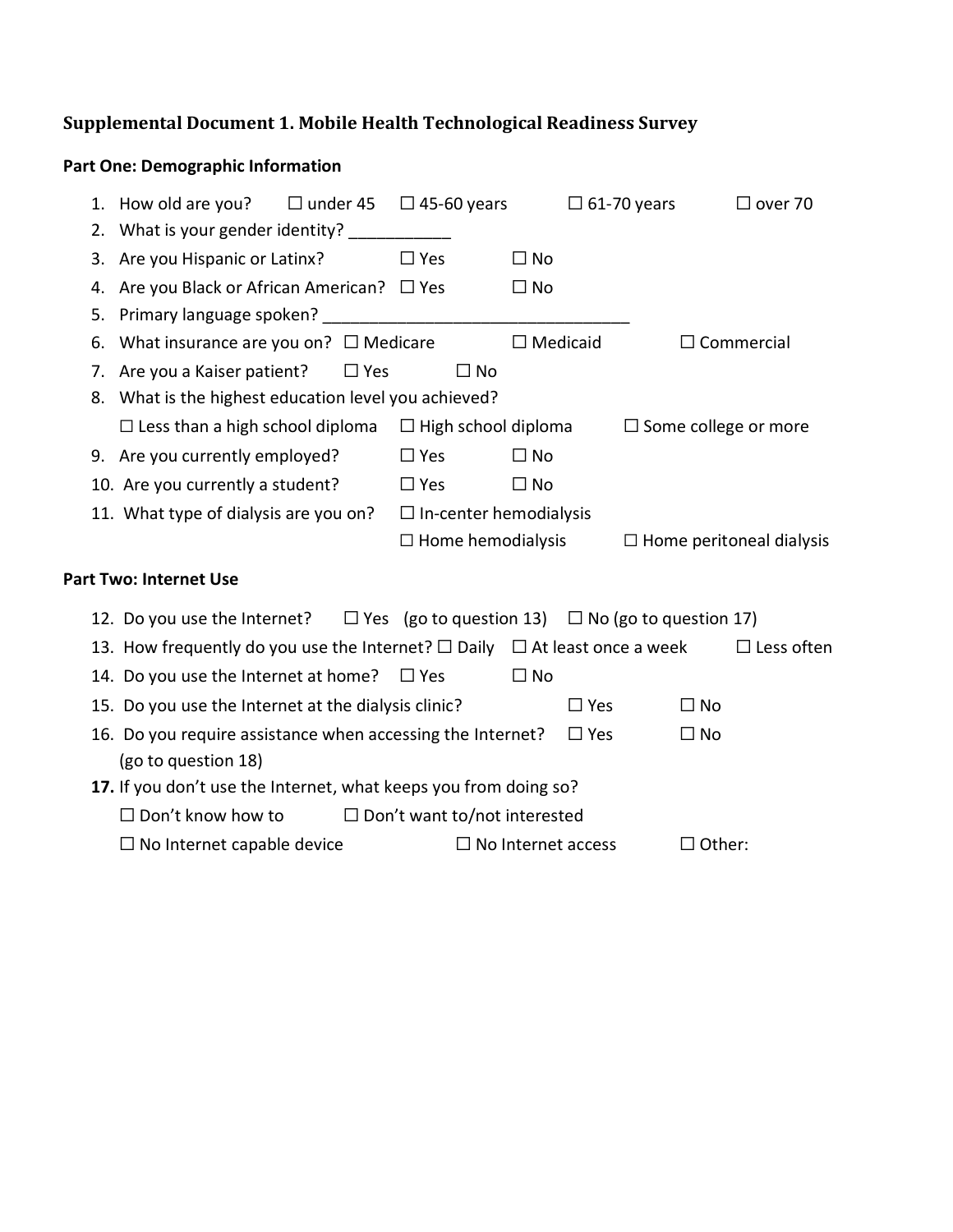## **Part Three: Technological Device Use**

18. Do you have any of the following?

|                               | <b>Belongs</b> | Belongs to someone else, but you | Don't have one and       |
|-------------------------------|----------------|----------------------------------|--------------------------|
|                               | to you         | can easily use it if you need to | don't have access to one |
| Smartphone (mobile phone      | $\Box$         |                                  |                          |
| that can access the Internet) |                |                                  |                          |
| Tablet                        |                |                                  |                          |
| Laptop                        |                |                                  |                          |
| Desktop Computer              |                |                                  |                          |
| <b>Wearable Device</b>        |                |                                  |                          |

19. Which of these devices do you access the Internet on?  $\Box$  Mobile phone  $\Box$  Tablet

 $\Box$  Laptop  $\Box$  Desktop computer  $\Box$  Wearable device  $\Box$  None

- 20. Are you able to read from and type on your phone/tablet/laptop?
	- $\Box$  Yes (go to question 22)  $\Box$  No (go to question 21)
- 21. If you are unable to read from or type on your device, what is the cause?
	- □ Eyesight □ Literacy □ Difficulty with hands and fingers □ Other:

22. Which of the following activities do you do? Check all of the devices you complete them

|                                                  | Mobile<br>Phone | <b>Tablet</b> | Laptop | Desktop | Smart<br>Watch |
|--------------------------------------------------|-----------------|---------------|--------|---------|----------------|
| Phone calls                                      |                 | П             | $\Box$ |         |                |
| Text messages                                    | П               | П             |        |         | П              |
| Video calls                                      | П               | П             | П      | П       | П              |
| Email                                            | П               | П             | П      | П       | П              |
| Take photos/videos                               | П               | П             | П      | П       | П              |
| Social media (e.g. Facebook,<br>MySpace, etc.)   | П               | П             | П      | П       | П              |
| Watch videos (e.g. YouTube, Netflix,<br>etc.)    | П               | П             | П      | П       | П              |
| Browse the Internet for articles or<br>news      | П               | П             | П      | П       | П              |
| Shopping                                         | П               | П             | П      | П       | П              |
| GPS, maps, directions                            | П               | П             | П      | П       | П              |
| Calendar                                         | П               | П             | П      | П       | П              |
| Alarms/reminders                                 | П               | П             | П      | П       | П              |
| Personal health<br>information/planning/tracking | П               | П             | П      | П       | П              |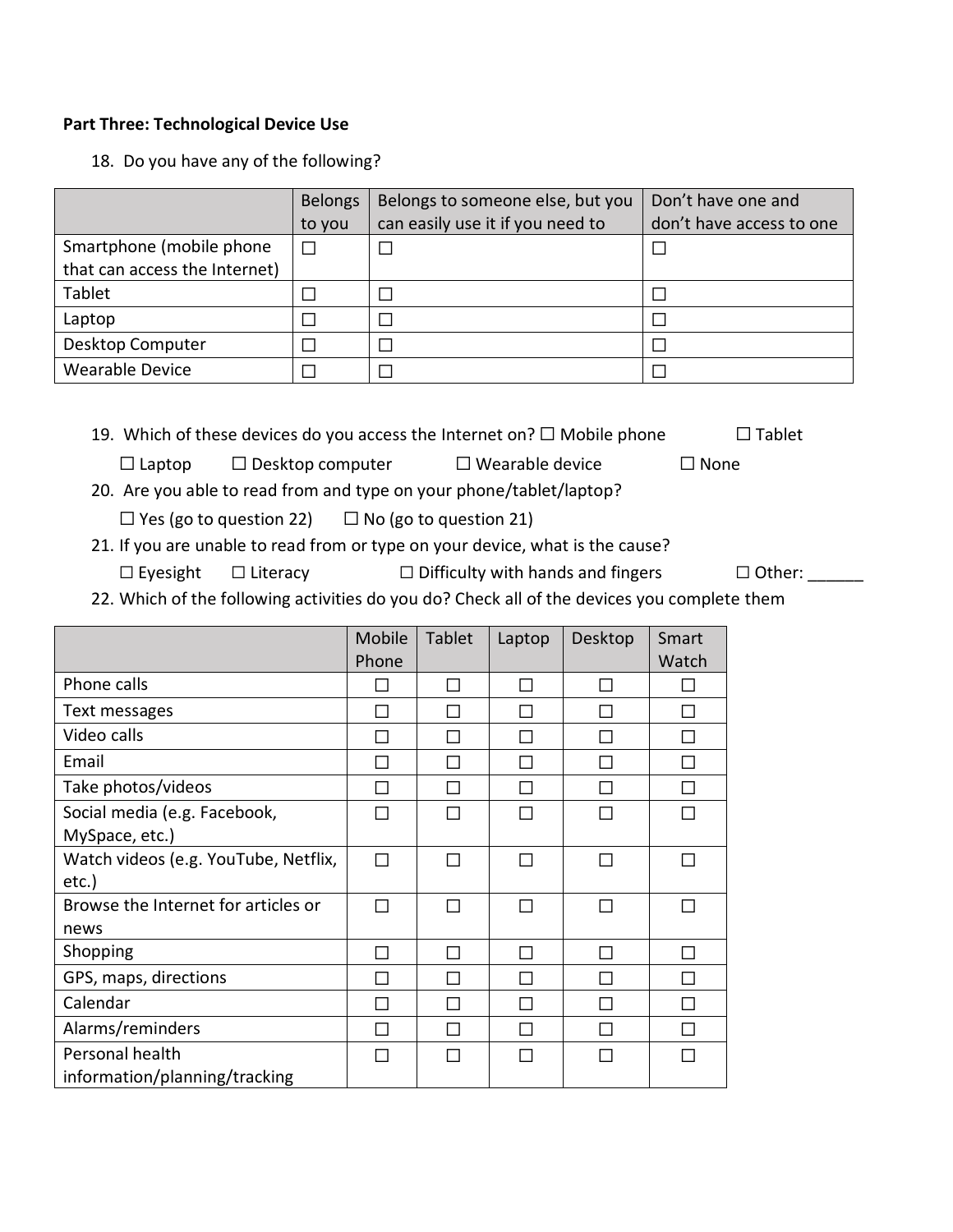|                                                                                            | Mobile<br>Phone | <b>Tablet</b> | Laptop | Desktop | Smart<br>Watch |
|--------------------------------------------------------------------------------------------|-----------------|---------------|--------|---------|----------------|
| Booking travel/entertainment (e.g.<br>hotel or flight reservations,<br>purchasing tickets) |                 |               |        |         |                |
| <b>Banking</b>                                                                             |                 |               |        |         |                |
| eBills/make online payments                                                                |                 |               |        |         |                |

## **Part Four: Use of Technology for Healthcare**

- 23. Are you aware of any apps or websites that can help you with health-related issues? □ Yes □ No
- 24. Have you ever used apps or the Internet to find information related to kidney health?  $\Box$  Yes (go to question 25)  $\Box$  No (go to question 27)
- 25. Do you require assistance to find information related to kidney health?  $\Box$  Yes  $\Box$  No
- 26. What health-related apps/websites do you use?

\_\_\_\_\_\_\_\_\_\_\_\_\_\_\_\_\_\_\_\_\_\_\_\_\_\_\_\_\_\_\_\_\_\_\_\_\_\_\_\_\_\_\_\_\_\_\_\_\_ \_\_\_\_\_\_\_\_\_\_\_\_\_\_\_\_\_\_\_\_\_\_\_\_\_\_\_\_\_\_\_\_\_\_\_\_\_\_\_\_\_\_\_\_\_\_\_\_\_ \_\_\_\_\_\_\_\_\_\_\_\_\_\_\_\_\_\_\_\_\_\_\_\_\_\_\_\_\_\_\_\_\_\_\_\_\_\_\_\_\_\_\_\_\_\_\_\_\_

□ None

- 27. Are you interested in using technology to learn or engage with your disease or healthcare? □ Yes □ No
- 28. Do you have any concerns about using an app/website for your healthcare? Check all that apply

□ Privacy/security □ Cost □ Not effective

□ Other (specify) \_\_\_\_\_\_\_\_\_\_\_\_\_\_\_\_\_\_\_\_\_\_\_\_\_\_\_\_ □ No concerns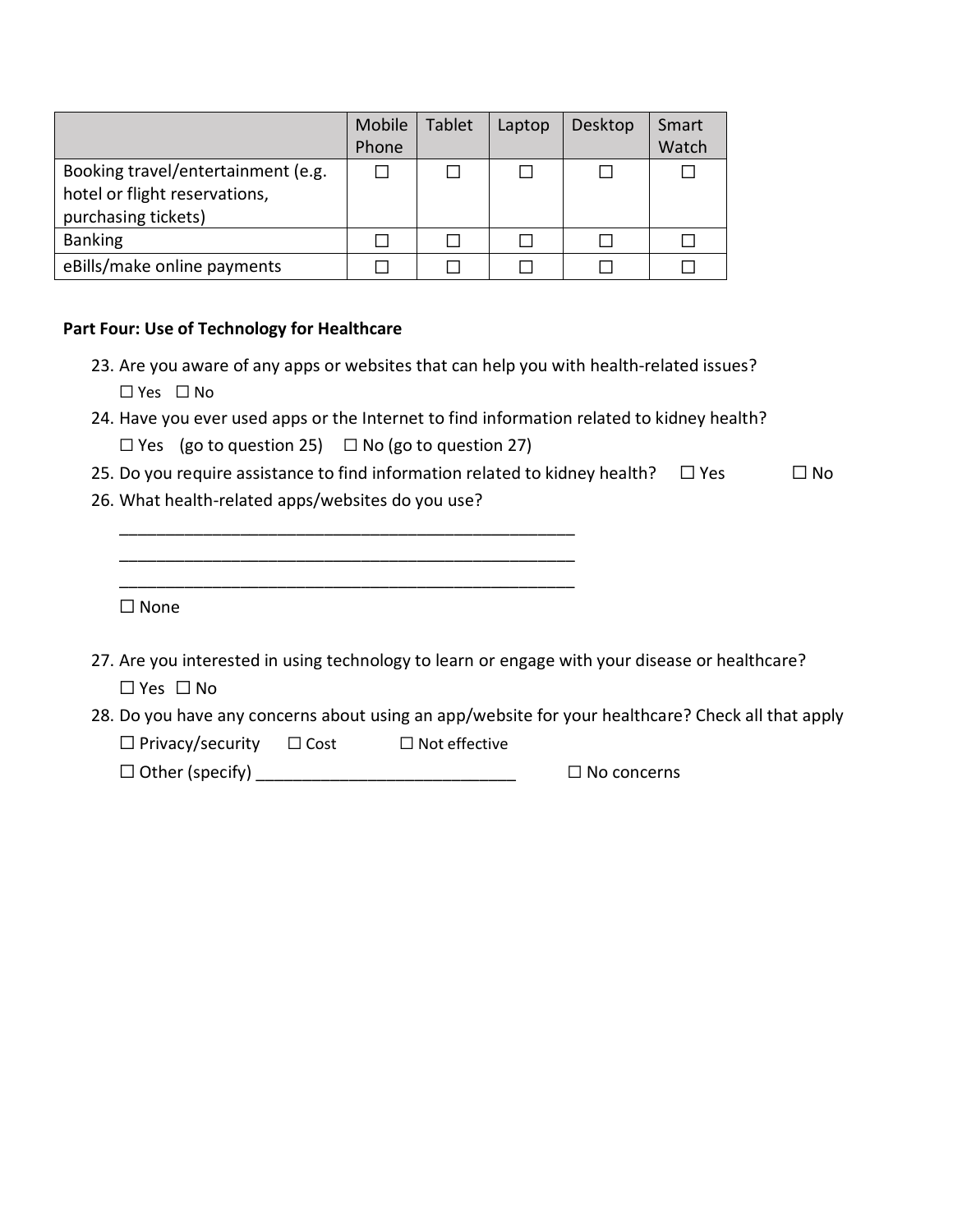29. Do you use any websites or apps for any of the following? If not, which would you be interested in?

| App                                                       | Yes | No, but would like<br>to | <b>No</b> |
|-----------------------------------------------------------|-----|--------------------------|-----------|
| Exercise / Tracking activity or steps                     |     | П                        |           |
| Diet                                                      |     |                          |           |
| <b>Medication tracking</b>                                |     |                          |           |
| Lab results                                               |     | $\mathbf{L}$             |           |
| Scheduling appointments                                   |     | $\Box$                   |           |
| Appointment reminders                                     |     |                          |           |
| Sending/receiving messages from doctors or other          | П   | П                        |           |
| healthcare personnel<br>Receiving/paying bills            | П   | $\Box$                   |           |
| Monitoring weight                                         |     | $\mathbf{L}$             |           |
| Monitoring blood pressure                                 |     | П                        |           |
| Tracking sleep                                            |     | П                        |           |
| Fluid intake tracking                                     |     | $\mathbf{L}$             |           |
| Statistics and information on kidney disease and dialysis |     |                          |           |

\_\_\_\_\_\_\_\_\_\_\_\_\_\_\_\_\_\_\_\_\_\_\_\_\_\_\_\_\_\_\_\_\_\_\_\_\_\_\_\_\_\_\_\_\_\_\_\_\_\_\_\_\_\_\_\_\_\_\_\_\_\_\_\_\_\_\_\_\_

\_\_\_\_\_\_\_\_\_\_\_\_\_\_\_\_\_\_\_\_\_\_\_\_\_\_\_\_\_\_\_\_\_\_\_\_\_\_\_\_\_\_\_\_\_\_\_\_\_\_\_\_\_\_\_\_\_\_\_\_\_\_\_\_\_\_\_\_\_

\_\_\_\_\_\_\_\_\_\_\_\_\_\_\_\_\_\_\_\_\_\_\_\_\_\_\_\_\_\_\_\_\_\_\_\_\_\_\_\_\_\_\_\_\_\_\_\_\_\_\_\_\_\_\_\_\_\_\_\_\_\_\_\_\_\_\_\_\_

30. Do you have any comments you would like to add?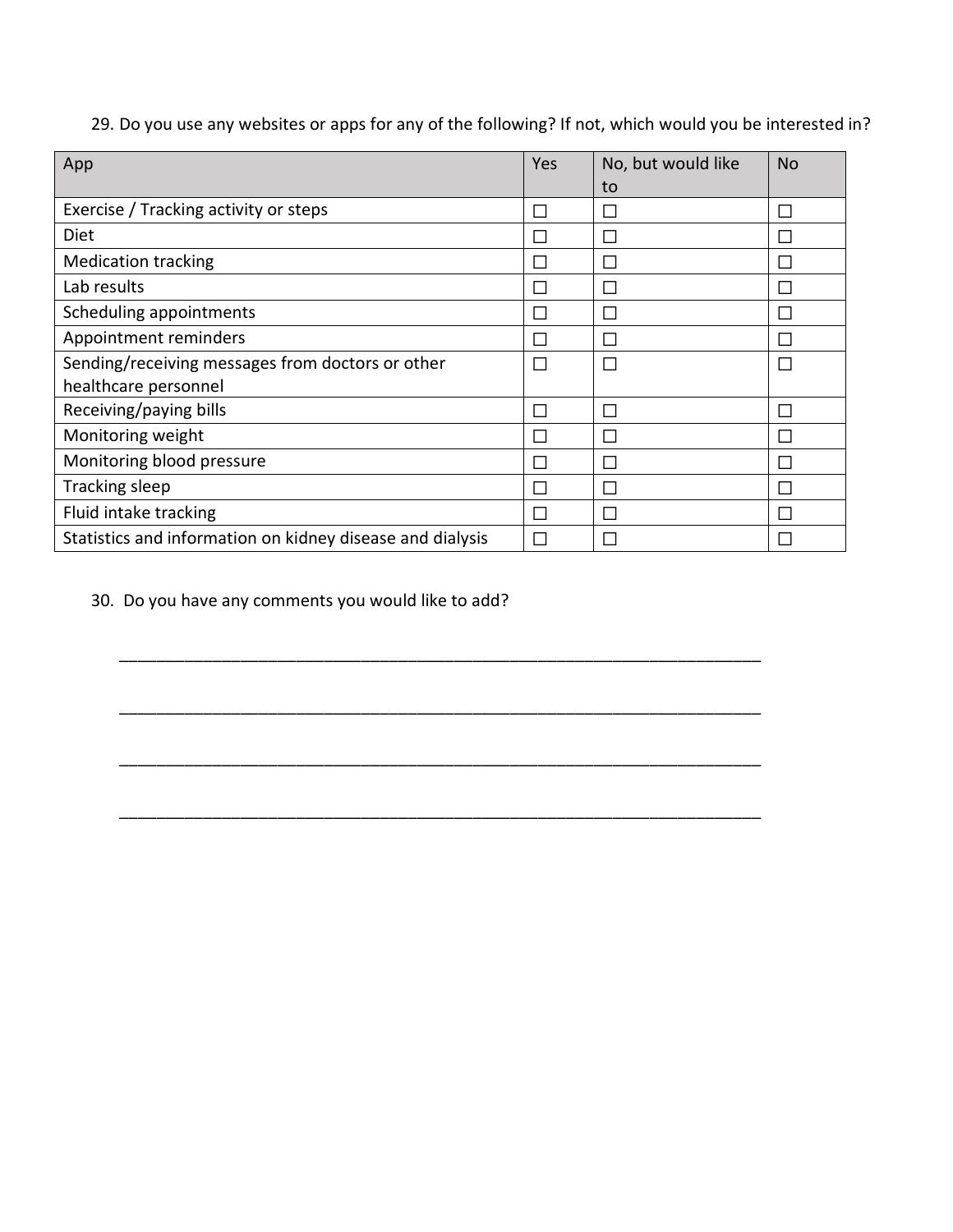Supplemental Table 1: Baseline characteristics of participants and the total population in participating centers

|                                        | <b>In-Center</b> |                |               | Home           |
|----------------------------------------|------------------|----------------|---------------|----------------|
| Variable                               | In the study*    | All patients** | In the study* | All patients** |
| Age group                              |                  |                |               |                |
| <b>Under 45 years</b>                  | 80 (13%)         | 222 (10%)      | 66 (21%)      | 124 (19%)      |
| $45 - 60$ years                        | 191 (30%)        | 659 (29%)      | 114 (36%)     | 211 (32%)      |
| $61 - 70$ years                        | 180 (29%)        | 647 (29%)      | 61 (19%)      | 151 (22%)      |
| Over 70 years                          | 181 (29%)        | 734 (32%)      | 73 (23%)      | 170 (26%)      |
| Female                                 | 230 (36%)        | 899 (40%)      | 118 (37%)     | 296 (45%)      |
| Hispanic or Latina = yes               | 216 (34%)        | 911 (41%)      | 86 (27%)      | 180 (28%)      |
| <b>Black or African American = yes</b> | 119 (19%)        | 481 (22%)      | 62 (20%)      | 101 (16%)      |

Footnote: \* Missing data for participating patients: Age group: 3, Gender: 31, Ethnicity: 9, Race: 27. \*\* Missing data for all patients: Age group:0, Gender: 0, Ethnicity: 65, Race: 71.